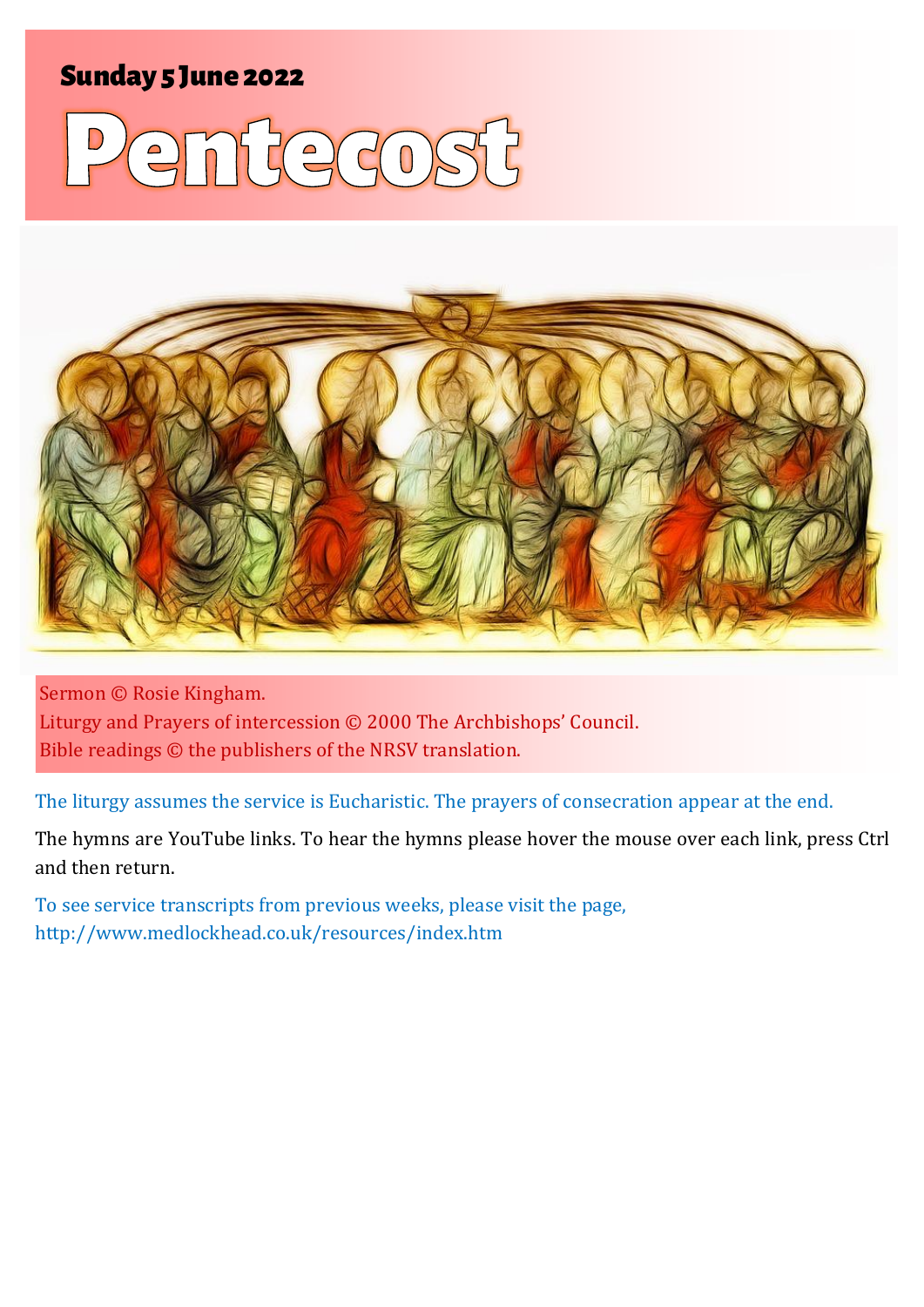### Sunday 5 June 2022 2 **Pentecost** (Whit Sunday)

### **Introduction and welcome**

|  | <b>HYMN 1</b> Come down 0 Love divine | (traditional choral version) |
|--|---------------------------------------|------------------------------|
|  | <b>Come down O Love divine</b>        | (modern version)             |
|  | <b>Come down O Love divine</b>        | (orchestral version)         |

or **[Come Holy Ghost our souls inspire](https://www.youtube.com/watch?v=kmRbc9cf-dw)** (very traditional version) **[Come Holy Ghost our souls inspire](https://www.youtube.com/watch?v=R2Gog00cLdw)** (modern take on traditional tune) **[Come Holy Ghost our souls inspire](https://www.youtube.com/watch?v=vmJ24aB3XVA)** (modern with different tune)

### **The Welcome**

In the name of the Father, and of the Son, and of the Holy Spirit

All **Amen.**

The Lord be with you

#### All **And also with you.**

Jesus Christ, whom we worship, is our crucified, risen, and ascended Lord and we have been privileged to walk with him through his journey of love.

We have faced the agony of his suffering and death on a cross. We have rejoiced at his bursting free from the bonds of death. We have enjoyed his risen presence with us and his revelation of himself through the breaking of bread. We have seen his return to the throne before which every knee shall bow and every tongue confess that this Jesus is Lord.

And now, with the followers of his own time, we wait the coming of the promised Holy Spirit, his gift to his people, through whom we make Christ known to the world.

### **The Preparation**

All **Almighty God,**

**to whom all hearts are open, all desires known, and from whom no secrets are hidden: cleanse the thoughts of our hearts by the inspiration of your Holy Spirit, that we may perfectly love you, and worthily magnify your holy name; through Christ our Lord. Amen.**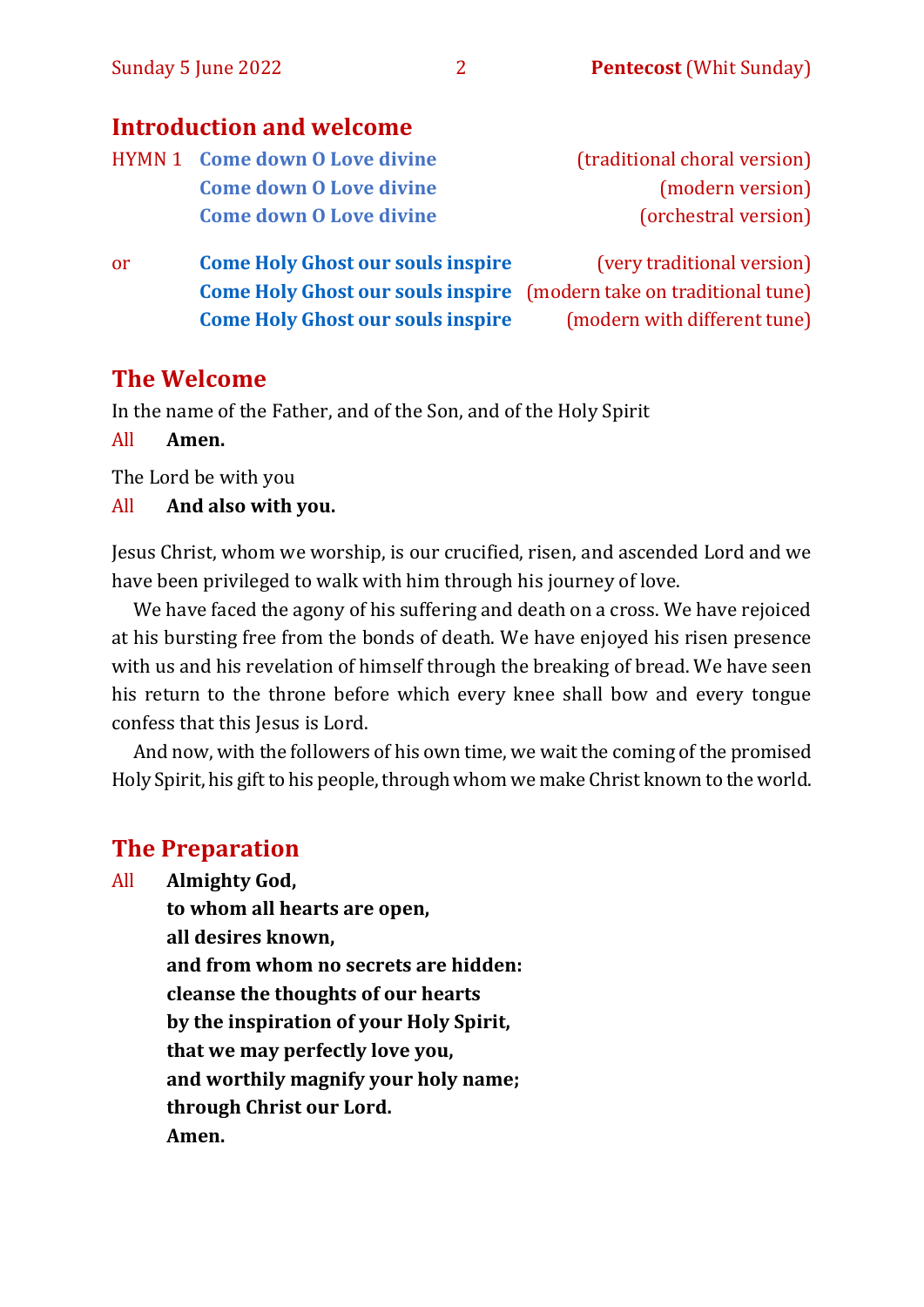Our Lord Jesus Christ said: The first commandment is this: 'Hear, O Israel, the Lord our God is the only Lord. You shall love the Lord your God with all your heart, with all your soul, with all your mind, and with all your strength.'

And the second is this: 'Love your neighbour as yourself.'

There is no other commandment greater than these.

On these two commandments hang all the law and the prophets.

### All **Amen. Lord, have mercy.**

The Spirit of truth will convict the world of guilt about sin, righteousness and judgement. We have grieved the Holy Spirit. So we confess our sins in penitence and faith, firmly resolved to keep God's commandments and to live in love and peace with all.

All **Almighty God, our heavenly Father, we have sinned against you and against our neighbour in thought and word and deed, through negligence, through weakness, through our own deliberate fault. We are truly sorry and repent of all our sins. For the sake of your Son Jesus Christ, who died for us, forgive us all that is past and grant that we may serve you in newness of life to the glory of your name. Amen.**

Almighty God,

who forgives all who truly repent, have mercy upon you, pardon and deliver you from all your sins, confirm and strengthen you in all goodness, and keep you in life eternal; through Jesus Christ our Lord.

All **Amen.**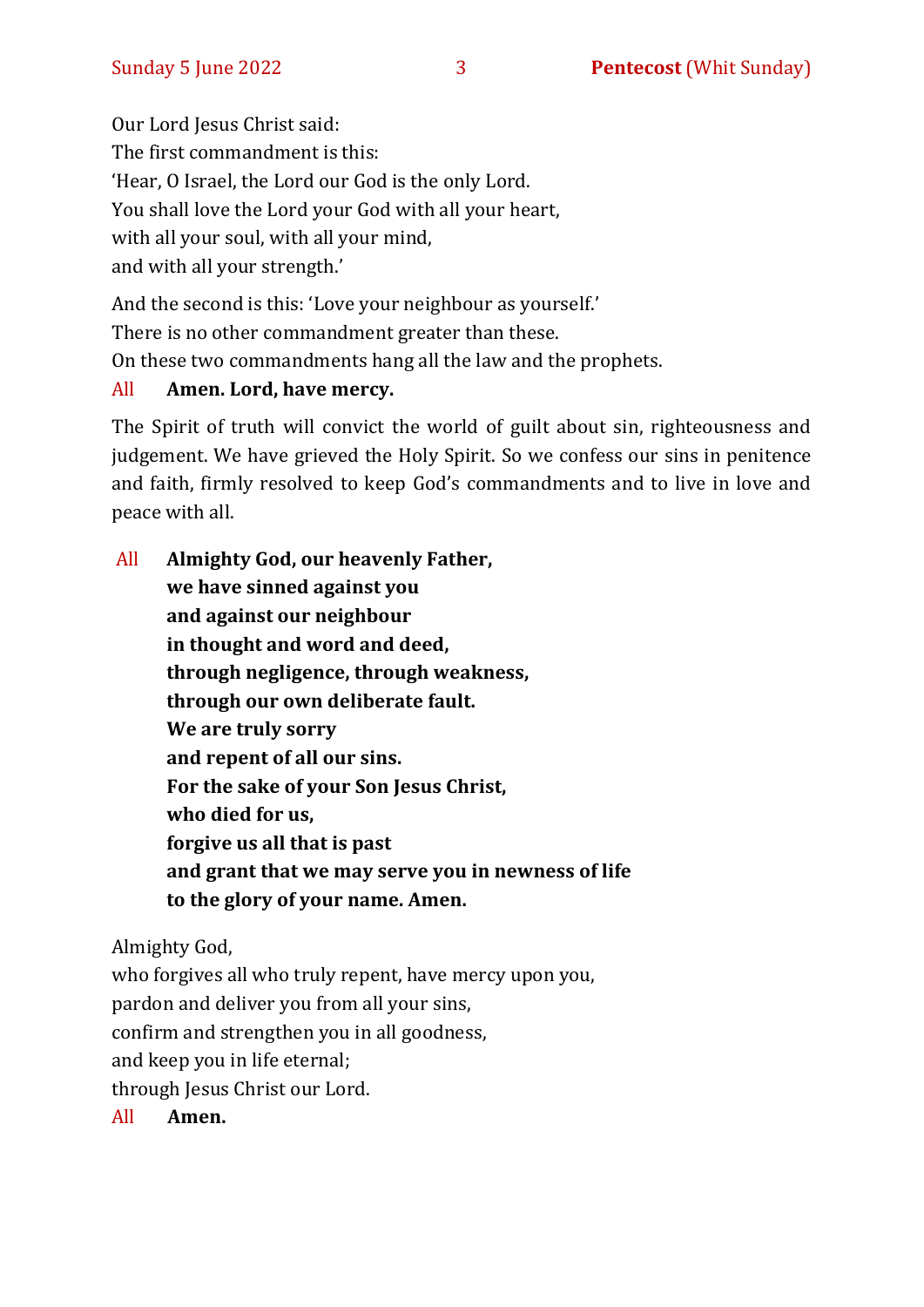### **The Gloria**

This version of the Gloria is sung to the tune of '**[Cwm Rhondda](https://www.youtube.com/watch?v=l71MLQ22dIk)**'.

All **Glory be to God in Heaven, Songs of joy and peace we bring, Thankful hearts and voices raising, To creation's Lord we sing. Lord we thank you, Lord we praise you, Glory be to God our King: Glory be to God our King.**

> **Lamb of God, who on our shoulders, Bore the load of this world's sin; Only Son of God the Father, You have brought us peace within. Lord, have mercy, Christ have mercy, Now your glorious reign begin: Now your glorious reign begin.**

**You O Son of God are Holy, You we praise with one accord. None in heav'n or earth is like you, Only you are Christ the Lord. With the Father and the Spirit, Ever worshipped and adored: Ever worshipped and adored.**

### **The Collect for Pentecost**

God, who as at this time taught the hearts of your faithful people by sending to them the light of your Holy Spirit: grant us by the same Spirit to have a right judgement in all things and evermore to rejoice in his holy comfort; through the merits of Christ Jesus our Saviour, who is alive and reigns with you, in the unity of the Holy Spirit, one God, now and for ever.

All **Amen.**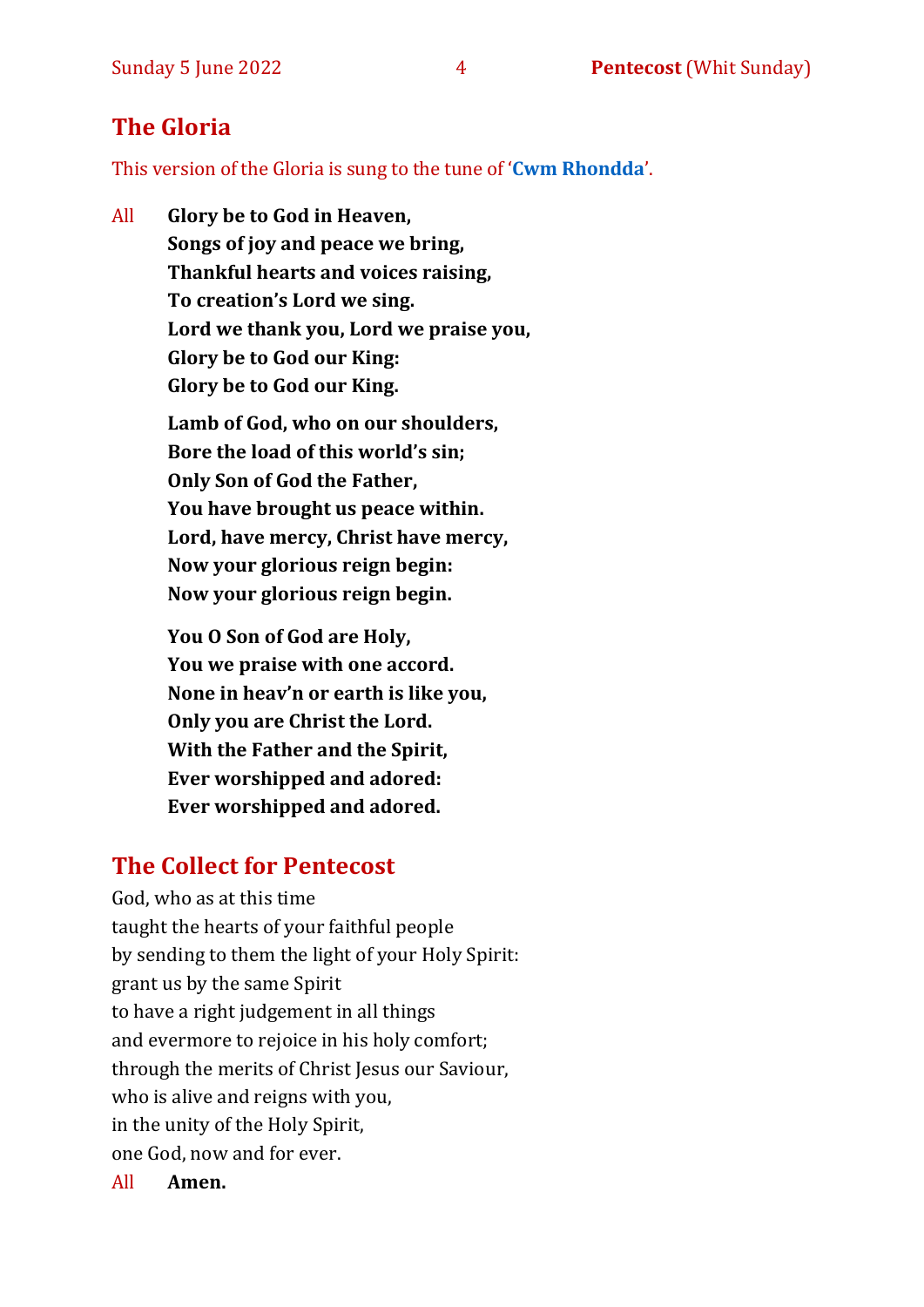### **First reading**

A reading from the Acts of the Apostles

When the day of Pentecost had come, the disciples were all together in one place.

Suddenly from heaven there came a sound like the rush of a violent wind, and it filled the entire house where they were sitting. Divided tongues, as of fire, appeared among them, and a tongue rested on each of them. All of them were filled with the Holy Spirit and began to speak in other languages, as the Spirit gave them ability.

Now there were devout Jews from every nation under heaven living in Jerusalem. And at this sound the crowd gathered and was bewildered, because each one heard them speaking in the native language of each. Amazed and astonished, they asked, 'Are not all these who are speaking Galileans? And how is it that we hear, each of us, in our own native language? Parthians, Medes, Elamites, and residents of Mesopotamia, Judea and Cappadocia, Pontus and Asia, Phrygia and Pamphylia, Egypt and the parts of Libya belonging to Cyrene, and visitors from Rome, both Jews and proselytes, Cretans and Arabs—in our own languages we hear them speaking about God's deeds of power.'

All were amazed and perplexed, saying to one another, 'What does this mean?' But others sneered and said, 'They are filled with new wine.' But Peter, standing with the eleven, raised his voice and addressed them, 'Men of Judea and all who live in Jerusalem, let this be known to you, and listen to what I say. Indeed, these are not drunk, as you suppose, for it is only nine o'clock in the morning. No, this is what was spoken through the prophet Joel: "In the last days it will be, God declares, that I will pour out my Spirit upon all flesh, and your sons and your daughters shall prophesy, and your young men shall see visions, and your old men shall dream dreams. Even upon my slaves, both men and women, in those days I will pour out my Spirit; and they shall prophesy. And I will show portents in the heaven above and signs on the earth below, blood, and fire, and smoky mist. The sun shall be turned to darkness and the moon to blood, before the coming of the Lord's great and glorious day. Then everyone who calls on the name of the Lord shall be saved".' *Acts 2:1–21*

This is the Word of the Lord

All **Thanks be to God.**

### **Second reading**

A reading from St Paul's Letter to the Romans

All who are led by the Spirit of God are children of God. For you did not receive a spirit of slavery to fall back into fear, but you have received a spirit of adoption.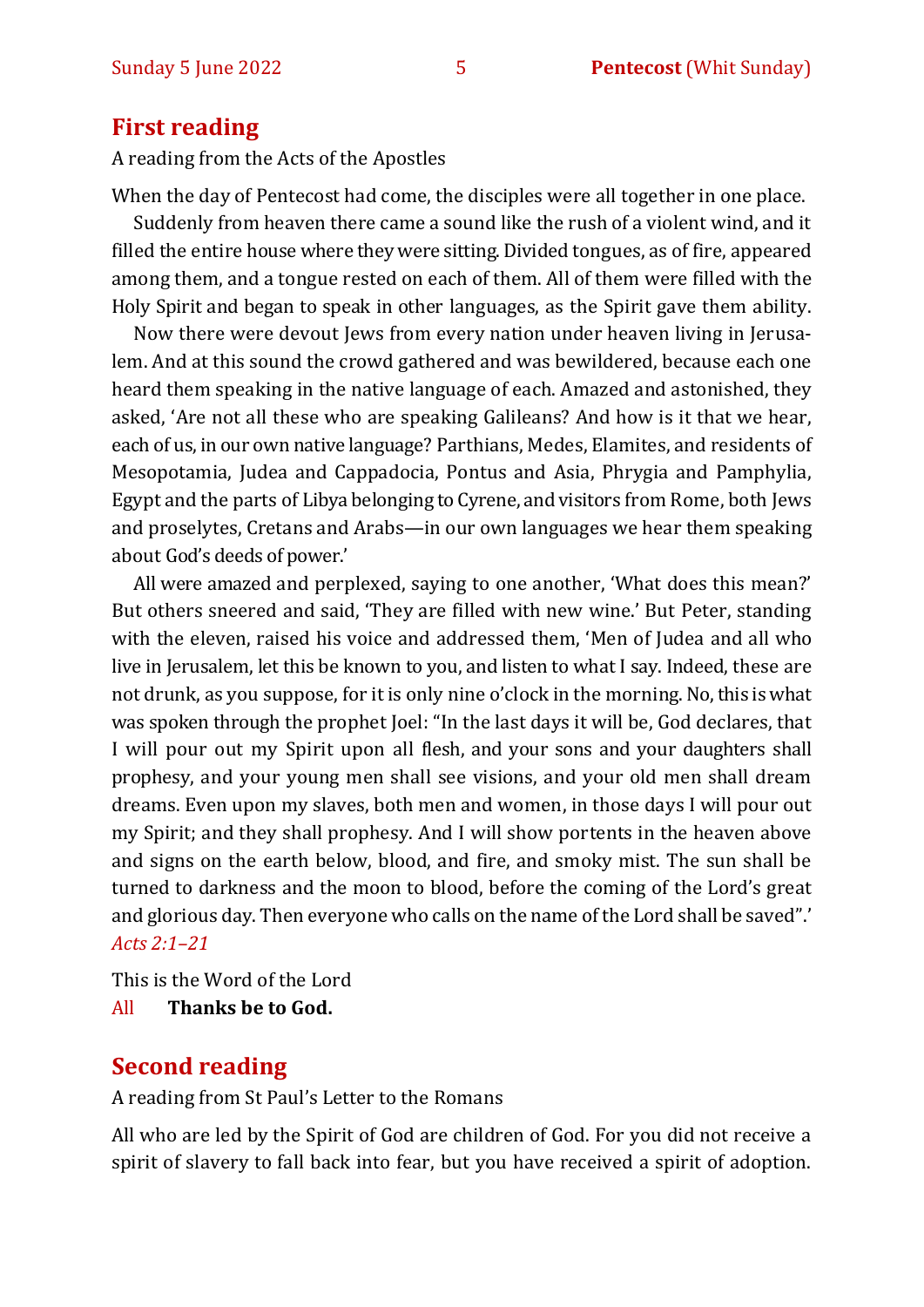When we cry, 'Abba! Father!' it is that very Spirit bearing witness with our spirit that we are children of God, and if children, then heirs, heirs of God and joint heirs with Christ—if, in fact, we suffer with him so that we may also be glorified with him. *Romans 8:14–17*

This is the Word of the Lord All **Thanks be to God.**

HYMN 2 **[Breathe on me, breath of God](https://youtu.be/M5keJHZdWYM)** (click on this link to hear the hymn)

**[Breathe on me, breath of God](https://www.youtube.com/watch?v=r8mCs-QHELw)** (traditional version, different tune) **[Breathe on me, breath of God](https://www.youtube.com/watch?v=6ph-t8P2r_I)** (modern version) **[Breathe on me, breath of God](https://youtu.be/NG7i2SDe-kE)** (different modern version)

### **Gospel reading**

Hear the Gospel of our Lord Jesus Christ according to John

#### All **Glory to you O Lord.**

Jesus said to his disciples, 'If you love me, you will keep my commandments. And I will ask the Father, and he will give you another Advocate, to be with you forever. This is the Spirit of truth, whom the world cannot receive, because it neither sees him nor knows him. You know him, because he abides with you, and he will be in you. I will not leave you orphaned; I am coming to you. In a little while the world will no longer see me, but you will see me; because I live, you also will live. On that day you will know that I am in my Father, and you in me, and I in you.

They who have my commandments and keep them are those who love me; and those who love me will be loved by my Father, and I will love them and reveal myself to them.' *John 14:15–21*

This is the Gospel of the Lord All **Praise to you O Christ.** 

### **Sermon**

One thing about the Acts reading that has never occurred to me to ask until now, is until now, is "Why were there so many people from different places in Jerusalem at the time, and why would anyone think someone might be drunk early in the morning?" But of course, Pentecost was a Jewish feast long before this, and indeed still is. It celebrates the wheat harvest and the offering to God of the fruits of that harvest. People would have come from far and wide to Jerusalem to celebrate, maybe camping outside the city overnight and there would have been a festive atmosphere with plenty of new wine flowing. Which explains why there were so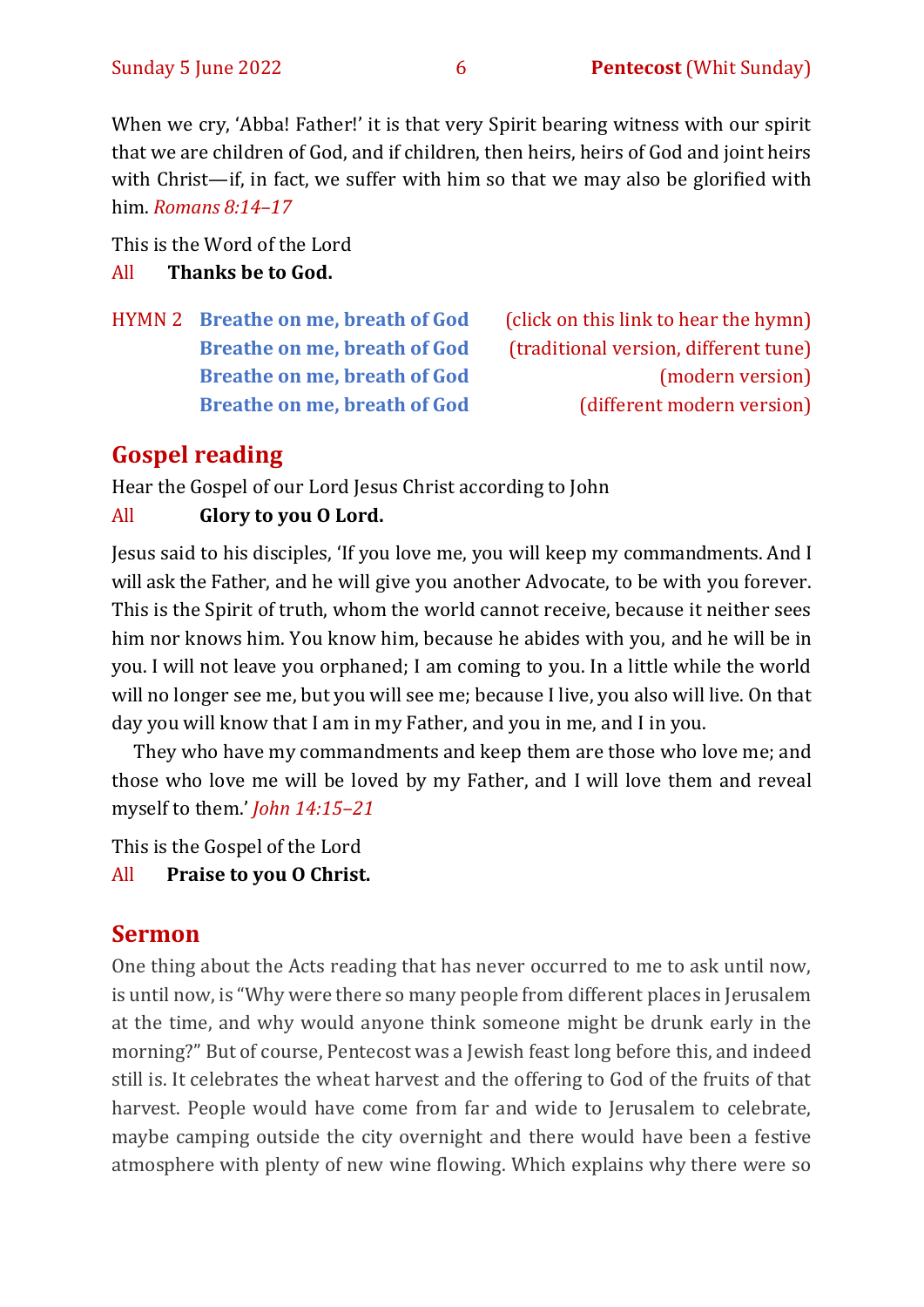many people speaking so many different languages in Jerusalem and why early morning drunkenness was a possibility.

And into this excited and joyful gathering of people the Holy Spirit descends with tongues of flame and roaring wind. People speak in many different languages as they have done since the ill-fated building of the tower of Babel but now this is not the pride of humankind that divides, but the power of the Holy Spirit that unites, enfolding everyone in an overwhelming experience and showing them the power of God.

Pentecost is first of all a great breaking in. The Holy Spirit breaks into the room where the disciples were holed up—a mass of irresistible wind, and fire, and flame. Having broken in, it somehow inspires the disciples. And through the disciples, the Spirit breaks out into the open, spilling into the streets, through hearts now aflame with a fervent desire to talk of God. Suddenly, they were out in the streets talking of God's deeds of power. Suddenly, they were talking to people in many different languages. Suddenly, they were bold, assertive, confident in what they were doing.

They are eager to tell their wonderful story of the man Jesus, the one who was crucified, but who was raised from his death. This is the astounding power of God to change the reticent, confused group we find at the beginning of Acts to the inspired and inspiring group we find here. As the babbling, energised disciples take to the streets, so the story of our faith, the story of the church begins. The story breaks out from the private inner circle and erupts in the public square, ready to fly all over the world and down through the ages - to infinity and beyond, carried on the mighty rushing wind.

And this mighty rushing wind, that gives life to the church, is the breath of God. The church is the body of Christ, but without breath, a body is just a pile of bones think of that vivid Old Testament story in the book of Ezekiel about the valley of dry bones, which as they are breathed upon become bodies, then stand up to become a mighty army, a powerful, united force for change. Without the Holy Spirit, the breath of God, the disciples, however much they believed in the saving power of God, were just a scared bunch of friends holed up in a small room.

The sad truth is, without the Holy Spirit, that's just what we are. We can be a body, with all the right bits, but without the breath of life in us which comes from the Spirit, we are as good as dead, ineffective, incapable. Just as we need to breathe physically to live physically, we need to breathe spiritually to live spiritually. So as a church, we, here, now, can choose: are we a valley of dry bones or a mighty force for change?

Do we let the Holy Spirit work in us so we can dream dreams of the impossible? And let it lead us to work towards a vision of how God would like our world to be?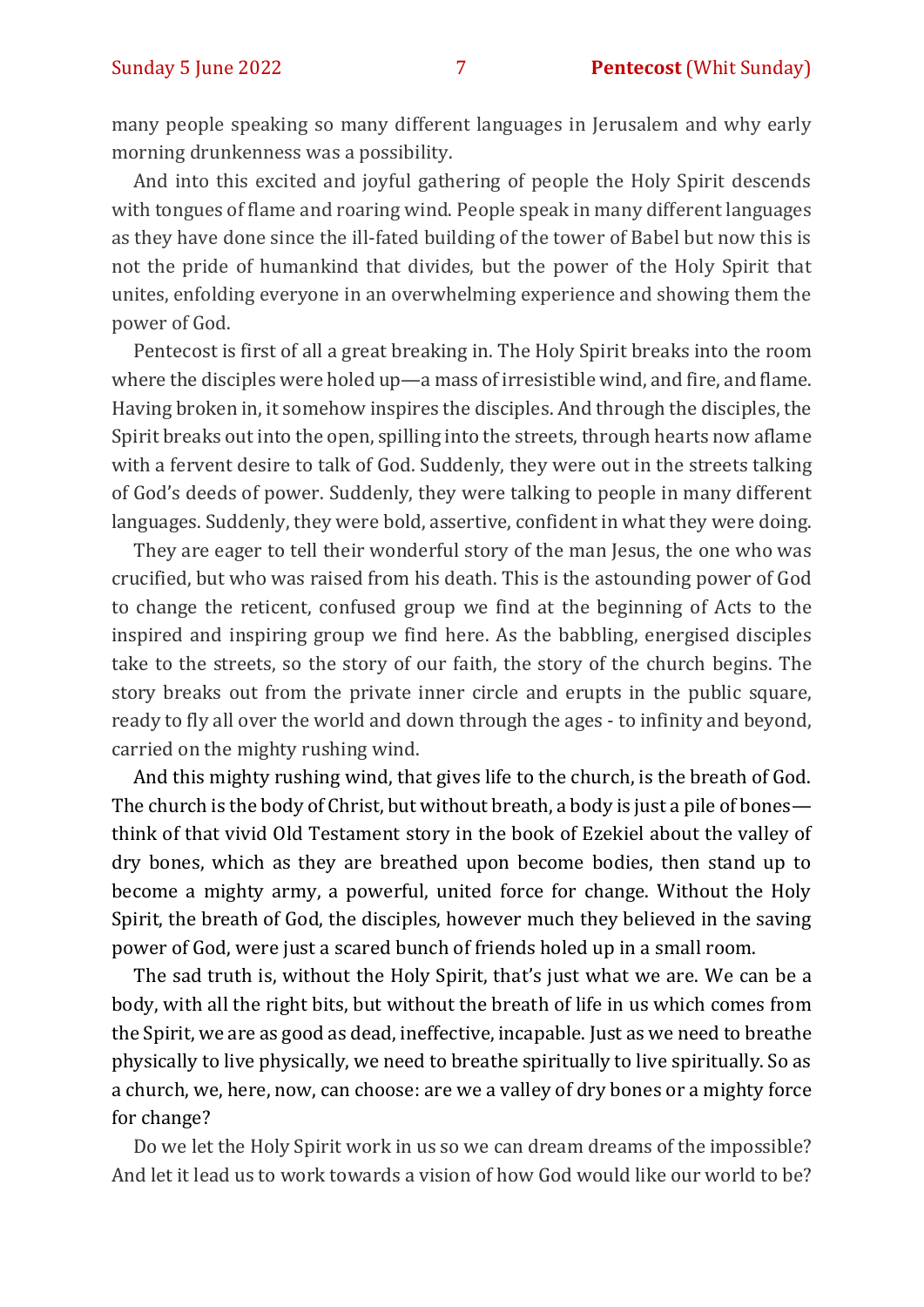Do we rely on the Holy Spirit to inspire us to minister to those around us and bring them the dreams and visions of the better world that God shows us in Jesus? Is the Holy Spirit firing the flames within us to change the world around us? Or are we stuck in our room like the disciples before the moment of Pentecost, struggling to work out where to go and where to turn?

It is true that sometimes it is hard for us to identify with the experience of those early disciples on the feast of Pentecost, because of events in the world or in our own lives, or our own temperament. Sometimes it's hard to imagine the joyful crowds of people, celebrations, wine, singing, tongues of fire, mighty winds, preaching in many languages and lives changes so dramatically. It might be easier for us to identify with the disciples sitting with Jesus in a quiet room somewhere while he talks to them, a small group, about the Spirit that will come to them when they no longer have him with them. Or we might long for a stronger sense of having an Advocate at our side, a helper to get us through tough times and a comforter for when our hearts are troubled and afraid, as Jesus promises in the Gospel.

The great thing about the Holy Spirit, as Jesus teaches in the Gospel, is that this is how he himself will remain with his present and future disciples **always**. This is how God will **always** stand alongside and within us teaching us how to stand alongside God, living as he wants us to live. So yes, a comforter and advocate – but most important, a mighty rushing wind, the breath of God, to keep our spiritual life, well, alive.

Like in Acts, our faith must break out to stay alive. We can survive without the Holy Spirit, but if we don't let it work through us, then spiritually we risk slowly dying. Our purpose is to help people to see our dreams and visions of God's kingdom and share their own. Dreams and visions of a radical way of being that can completely, systemically change our world for the better. In God's name, yes!

Today, of all days, is a day on which we can come together as church and ask for God to breathe on us afresh and fill us as with strength to live a healthy and sustainable spiritual life daily in relationship with our loving Father.

Come Holy Spirit, breathe life into your church today. Amen.

### **The Creed**

Do you believe and trust in God the Father, the source of all being and life, the one for whom we exist?

All **We believe and trust in him.**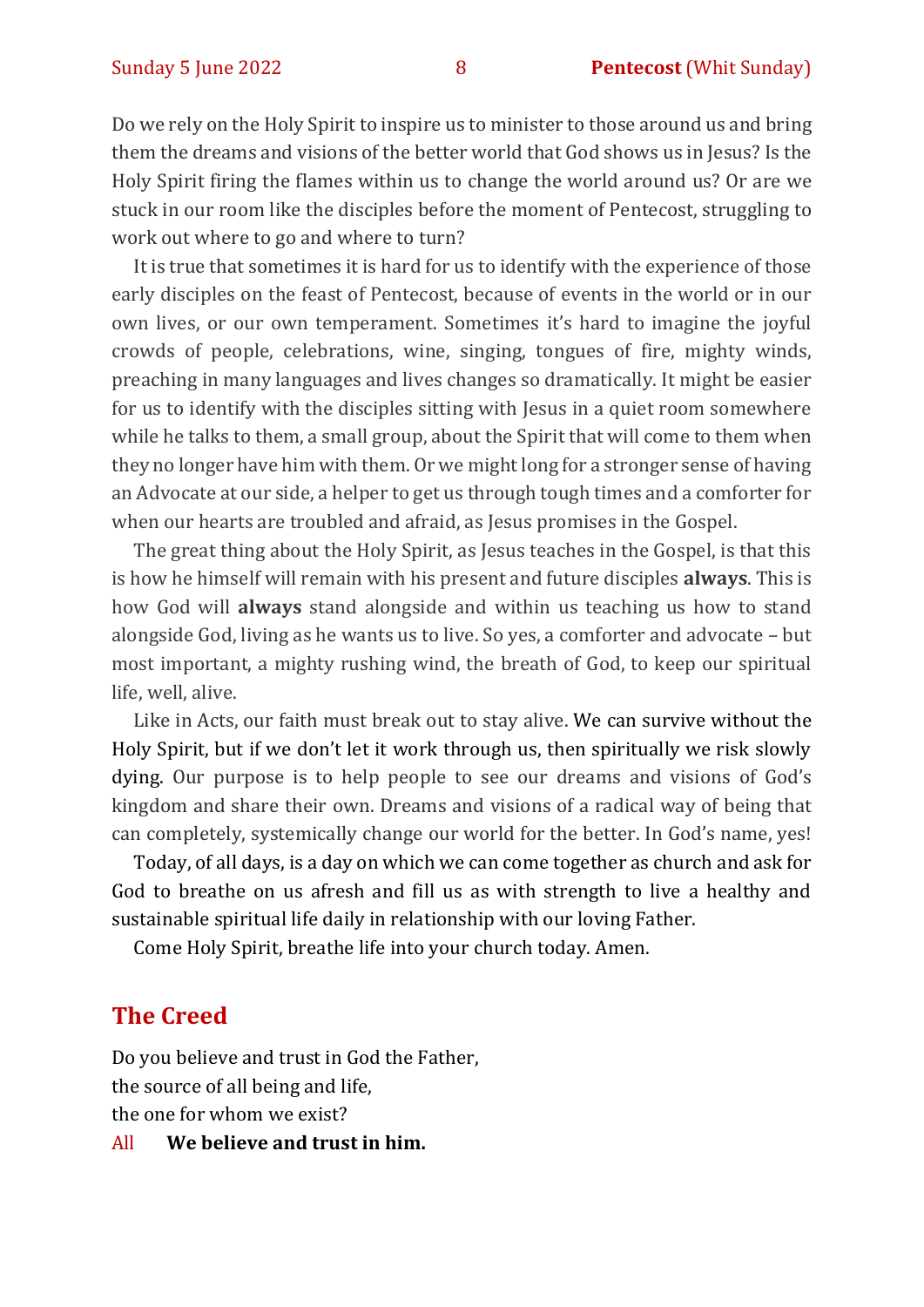Do you believe and trust in God the Son, who took our human nature, died for us and rose again?

### All **We believe and trust in him.**

Do you believe and trust in God the Holy Spirit, who gives life to the people of God and makes Christ known in the world?

#### All **We believe and trust in him.**

This is the faith of the Church.

All **This is our faith. We believe and trust in one God, Father, Son and Holy Spirit. Amen.**

### **Prayers of intercession**

Generous God,

we thank you for the *power* of your Holy Spirit.

We ask that we may be strengthened to serve you better.

Lord, come to bless us

### All **and fill us with your Spirit.**

We thank you for the *wisdom* of your Holy Spirit. We ask you to make us wise to understand your will. Lord, come to bless us

### All **and fill us with your Spirit.**

We thank you for the *peace* of your Holy Spirit.

We ask you to keep us confident of your love wherever you call us.

Lord, come to bless us

### All **and fill us with your Spirit.**

We thank you for the *healing* of your Holy Spirit. We ask you to bring reconciliation and wholeness where there is division, sickness and sorrow.

Lord, come to bless us

### All **and fill us with your Spirit.**

We thank you for the *gifts* of your Holy Spirit. We ask you to equip us for the work which you have given us.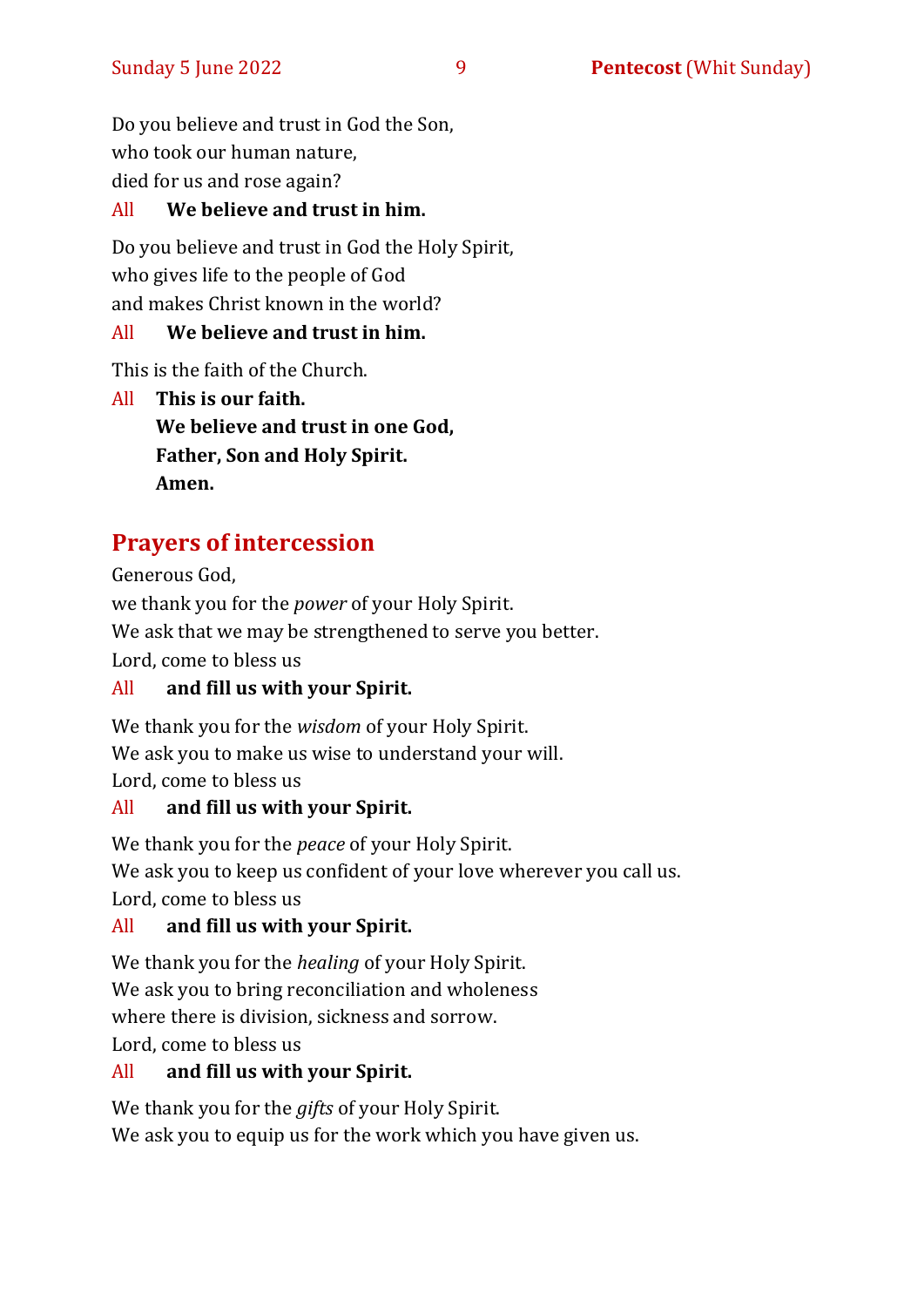Lord, come to bless us

#### All **and fill us with your Spirit.**

We thank you for the *fruit* of your Holy Spirit.

We ask you to reveal in our lives the love of Jesus.

Lord, come to bless us

### All **and fill us with your Spirit.**

We thank you for the *breath* of your Holy Spirit,

given us by the risen Lord.

We ask you to keep the whole Church, living and departed,

in the joy of eternal life.

Lord, come to bless us

#### All **and fill us with your Spirit.**

Generous God,

you sent your Holy Spirit upon your Messiah at the river Jordan, and upon the disciples in the upper room: in your mercy fill us with your Spirit,

### All **and fill us with your Spirit. and make us one in heart and mind to serve you with joy for ever. Amen.**

Merciful Father,

All **accept these prayers for the sake of your Son, our Saviour Jesus Christ. Amen.**

### **The peace**

God has made us one in Christ. He has set his seal upon us and, as a pledge of what is to come, has given the Spirit to dwell in our hearts.

The peace of the Lord be always with you,

All **And also with you. Alleluia!**

HYMN 3 **[Spirit of the living God](https://youtu.be/Y2t3TfhoNE8)** (please click on this link to hear the hymn)

The liturgy of the Communion Service appears below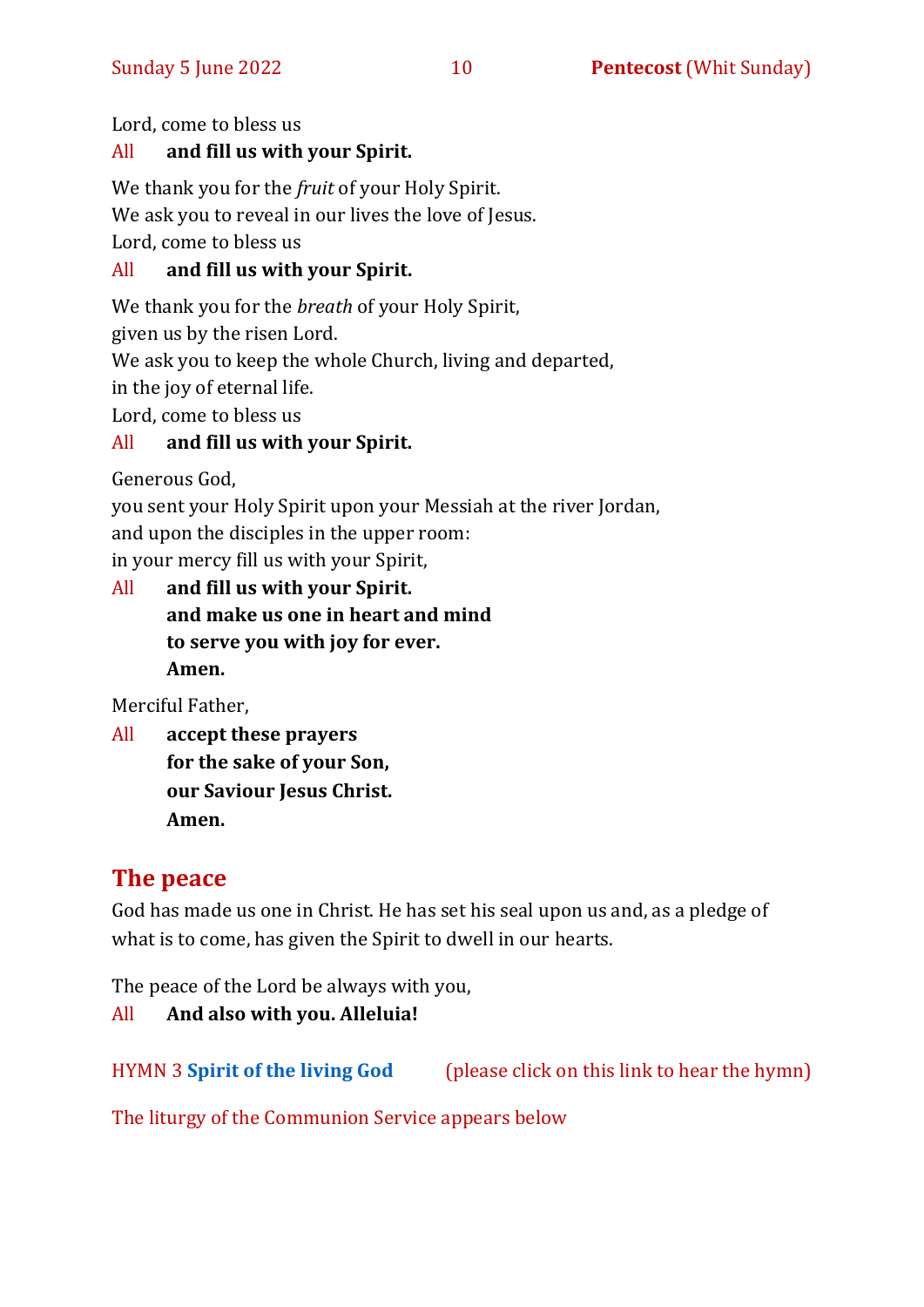# The Dismissal

- 
- HYMN 4 **[Veni sancta spiritus](https://www.youtube.com/watch?v=DcjtO4lJX1g)** (please click on this link to hear the hymn) **[Veni sancta spiritus](https://www.youtube.com/watch?v=tG95MEZD2fI)** (Taizé version) **[Veni sancta spiritus](https://www.youtube.com/watch?v=OwUurCKa0Q8)** (contemporary choir) **[Veni sancta spiritus](https://www.youtube.com/watch?v=HEKuxUOPzk8&t=22s)** (Gregorian version)

The Lord is here!

#### All **His Spirit is with us.**

Today we have remembered the coming of God's power on the disciples and we invite that same Spirit to drive us out into the wild places of the world.

For fifty days we have celebrated the victory of our Lord Jesus Christ over the powers of sin and death. We have proclaimed God's mighty acts and we have prayed that the power that was at work when God raised Jesus from the dead might be at work in us.

Therefore, as part of God's Church here in Oldham, I call upon you to live out what you proclaim.

Empowered by the Holy Spirit, will you dare to walk into God's future, trusting him to be your guide?

#### All **We will.**

Will you dare to embrace each other and grow together in love?

#### All **We will.**

Will you dare to share your riches in common and minister to each other in need?

#### All **We will.**

Will you dare to pray for each other until your hearts beat with the longings of God?

#### All **We will.**

Will you dare to carry the light of Christ into the world's dark places?

#### All **We will.**

```
Hymn 5 Come Holy Ghost our souls inspire (please click on the link)
Come Holy Ghost our souls inspire (solo, more modern version)
```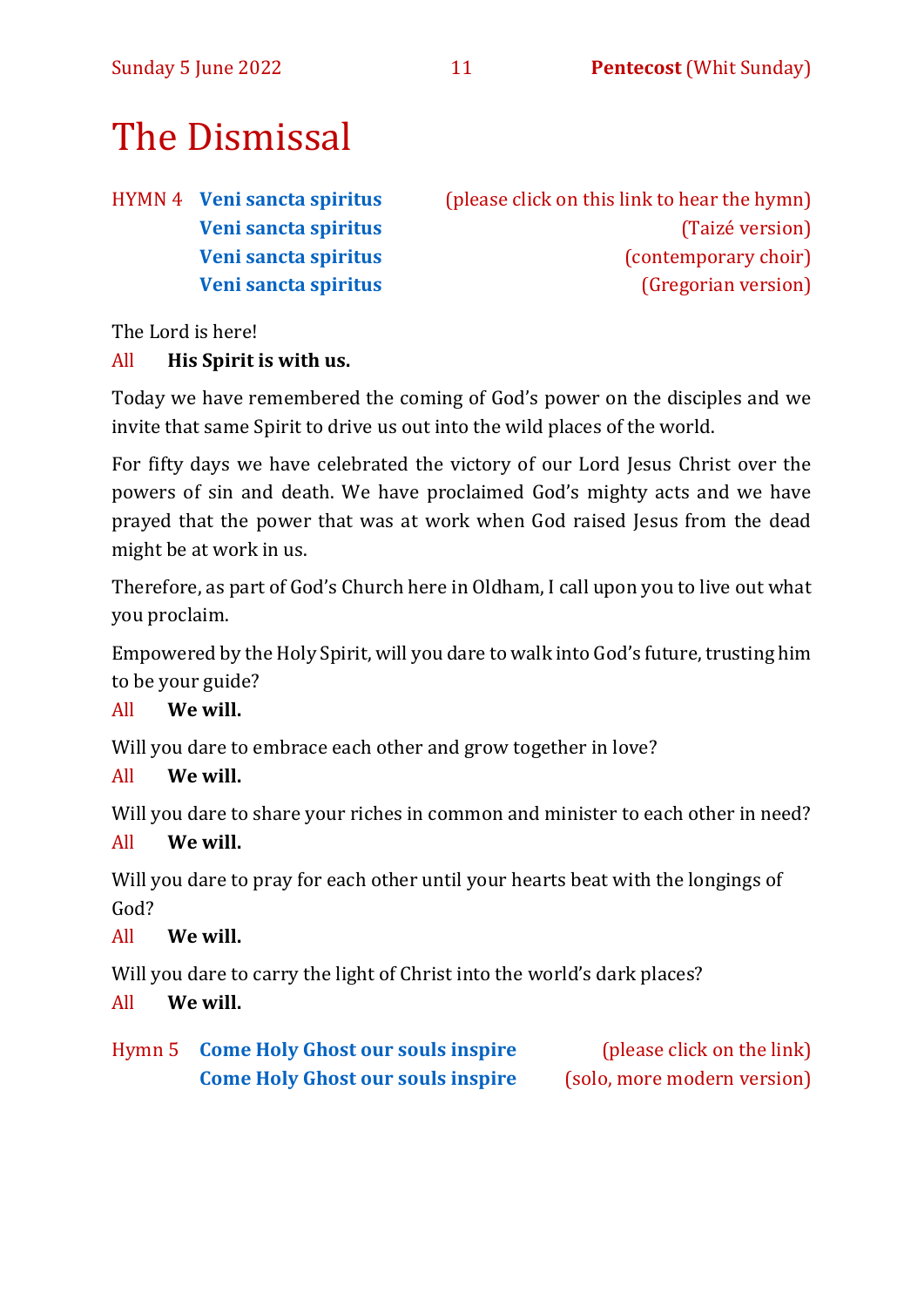### The blessing

May the Spirit, who hovered over the waters when the world was created, breathe into you the life he gives.

#### All **Amen**

May the Spirit,

who overshadowed the Virgin when the eternal Son came among us, make you joyful in the service of the Lord.

### All **Amen**

May the Spirit,

who set the Church on fire upon the Day of Pentecost, bring the world alive with the love of the risen Christ.

#### All **Amen**

And the blessing of God the Almighty

Father, Son and Holy Spirit,

be with you now and remain with you always.

### All **Amen**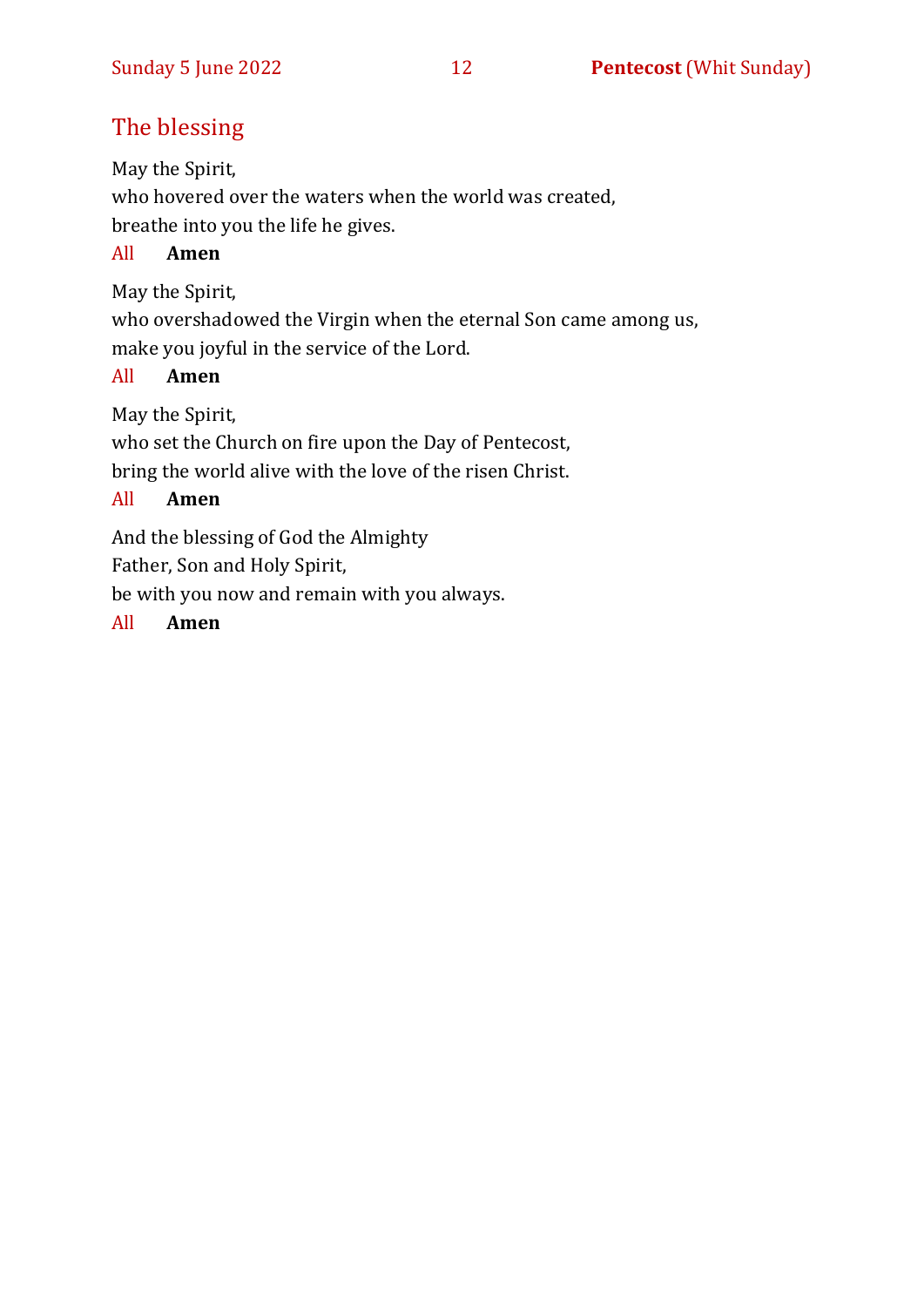## The Liturgy of the Sacrament

### Eucharistic Prayer (prayer E)

The Lord be with you

### All **and also with you.**

Lift up your hearts.

### All **We lift them to the Lord.**

Let us give thanks to the Lord our God.

### All **It is right to give thanks and praise.**

It is indeed right, our duty and our joy, always and everywhere to give you thanks, holy Father, almighty and eternal God, through Jesus Christ our Lord. For he is our great high priest who has entered once for all into the heavenly sanctuary, evermore to pour upon your Church the grace and comfort of your Holy Spirit. He is the one who has gone before us, who calls us to be united in prayer as were his disciples in the upper room while they awaited his promised gift, the life-giving Spirit of Pentecost. Therefore all creation yearns with eager longing as angels and archangels sing the endless hymn of praise:

All **Holy, holy, holy Lord,**

**God of power and might, heaven and earth are full of your glory. Hosanna in the highest. Blessed is he who comes in the name of the Lord. Hosanna in the highest.**

We praise and bless you, loving Father, through Jesus Christ, our Lord; and as we obey his command, send your Holy Spirit, that broken bread and wine outpoured may be for us the body and blood of your dear Son.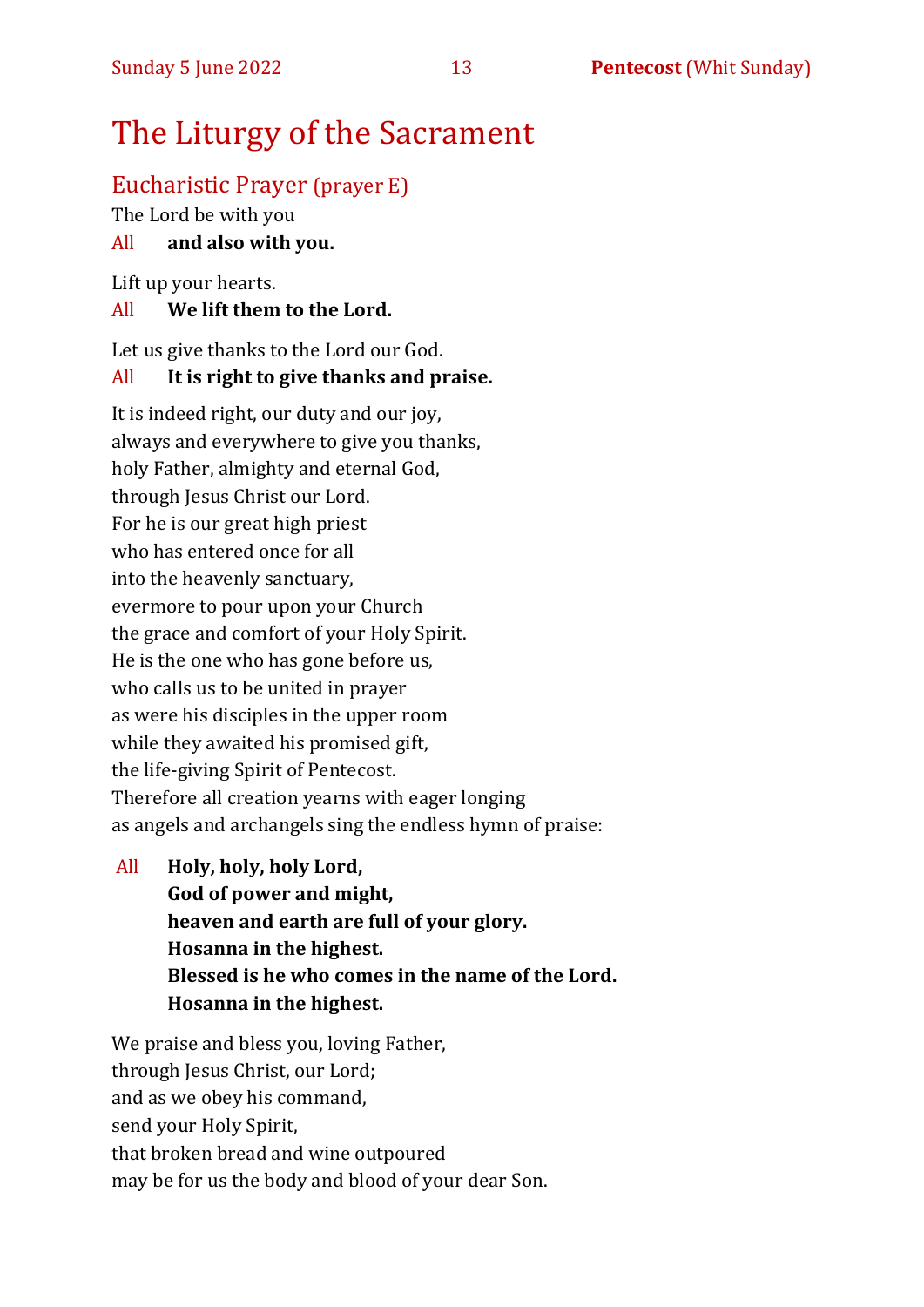On the night before he died he had supper with his friends and, taking bread, he praised you. He broke the bread, gave it to them and said: Take, eat; this is my body which is given for you; do this in remembrance of me.

When supper was ended he took the cup of wine. Again he praised you, gave it to them and said: Drink this, all of you; this is my blood of the new covenant, which is shed for you and for many for the forgiveness of sins. Do this, as often as you drink it, in remembrance of me.

So, Father, we remember all that Jesus did, in him we plead with confidence his sacrifice made once for all upon the cross.

Bringing before you the bread of life and cup of salvation, we proclaim his death and resurrection until he comes in glory.

Great is the mystery of faith:

All **Christ has died. Christ is risen. Christ will come again.**

Lord of all life, help us to work together for that day when your kingdom comes and justice and mercy will be seen in all the earth.

Look with favour on your people, gather us in your loving arms and bring us with all the Spirit-filled saints to feast at your table in heaven.

Through Christ, and with Christ, and in Christ, in the unity of the Holy Spirit, all honour and glory are yours, O loving Father, for ever and ever.

All **Amen.**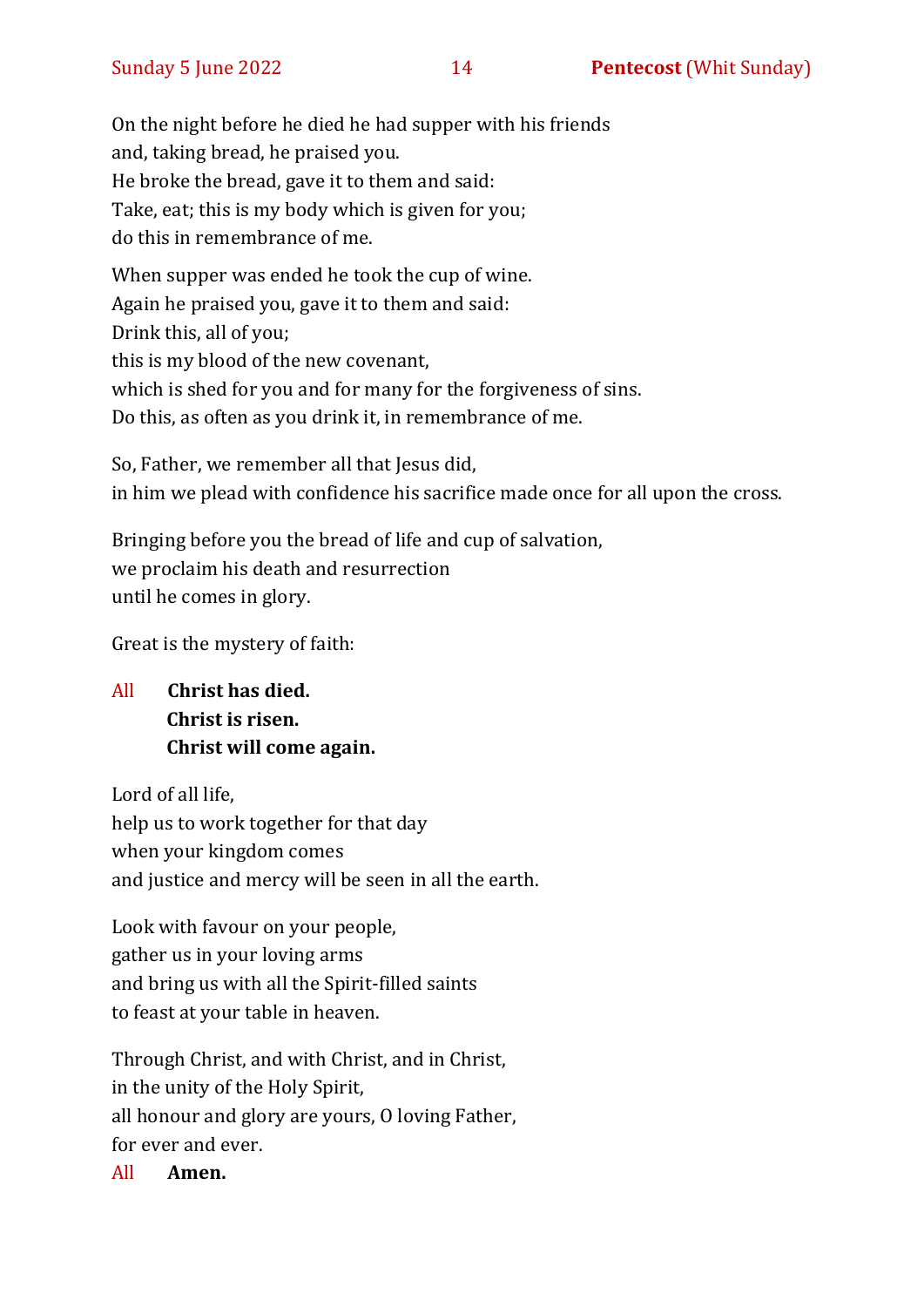### The Lord's Prayer

As our Saviour taught us, so we pray

All **Our Father in heaven, hallowed be your name, your kingdom come, your will be done, on earth as in heaven. Give us today our daily bread. Forgive us our sins as we forgive those who sin against us. Lead us not into temptation but deliver us from evil. For the kingdom, the power,** 

**and the glory are yours now and for ever. Amen.**

### Breaking of the Bread

We break this bread to share in the body of Christ.

- All **Though we are many, we are one body, because we all share in one bread.**
- All **Lamb of God,**

**you take away the sin of the world, have mercy on us.**

**Lamb of God, you take away the sin of the world, have mercy on us.**

**Lamb of God, you take away the sin of the world, grant us peace.**

Draw near with faith.

Receive the body of our Lord Jesus Christ

which he gave for you,

and his blood which he shed for you.

Eat and drink in remembrance that he died for you,

and feed on him in your hearts

by faith with thanksgiving.